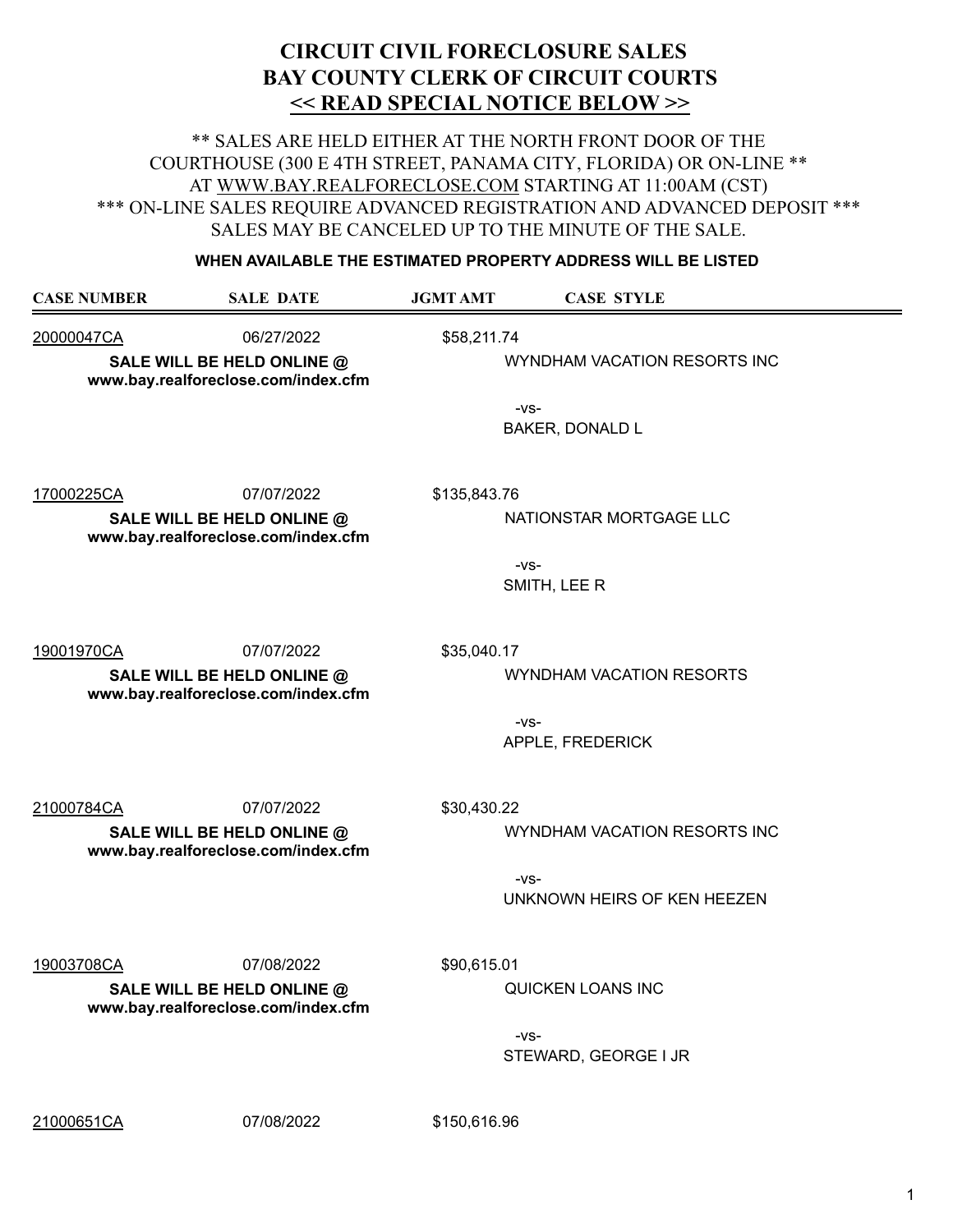\*\* SALES ARE HELD EITHER AT THE NORTH FRONT DOOR OF THE COURTHOUSE (300 E 4TH STREET, PANAMA CITY, FLORIDA) OR ON-LINE \*\* AT WWW.BAY.REALFORECLOSE.COM STARTING AT 11:00AM (CST) \*\*\* ON-LINE SALES REQUIRE ADVANCED REGISTRATION AND ADVANCED DEPOSIT \*\*\* SALES MAY BE CANCELED UP TO THE MINUTE OF THE SALE.

#### **WHEN AVAILABLE THE ESTIMATED PROPERTY ADDRESS WILL BE LISTED**

| <b>CASE NUMBER</b>                                                | <b>SALE DATE</b> | <b>JGMT AMT</b> | <b>CASE STYLE</b>                   |  |
|-------------------------------------------------------------------|------------------|-----------------|-------------------------------------|--|
| SALE WILL BE HELD ONLINE @<br>www.bay.realforeclose.com/index.cfm |                  |                 | <b>NEWREZ LLC</b>                   |  |
|                                                                   |                  |                 | $-VS-$<br>STEPHENS, CLINTON MICHAEL |  |
| 21001152CA                                                        | 07/08/2022       | \$94,244.66     |                                     |  |
| SALE WILL BE HELD ONLINE @<br>www.bay.realforeclose.com/index.cfm |                  |                 | <b>HANCOCK WHITNEY BANK</b>         |  |
|                                                                   |                  |                 | $-VS-$<br>SUMMERS, JOSHUAR          |  |
| 21001230CA                                                        | 07/08/2022       | \$201,946.60    |                                     |  |
| SALE WILL BE HELD ONLINE @<br>www.bay.realforeclose.com/index.cfm |                  |                 | US BANK NATIONAL ASSOCIATION        |  |
|                                                                   |                  |                 | $-VS-$<br>DAVIS, HEATHER A          |  |
| 19001003CA                                                        | 07/11/2022       | \$86,921.24     |                                     |  |
| SALE WILL BE HELD ONLINE @<br>www.bay.realforeclose.com/index.cfm |                  |                 | <b>WELLS FARGO BANK NA</b>          |  |
|                                                                   |                  |                 | $-VS-$<br>ESTATE OF RONY D OGLESBY  |  |
| 22000028CA                                                        | 07/11/2022       | \$171,801.37    |                                     |  |
| SALE WILL BE HELD ONLINE @<br>www.bay.realforeclose.com/index.cfm |                  |                 | <b>MIDFIRST BANK</b>                |  |
|                                                                   |                  |                 | $-VS-$<br><b>BOWEN, JASON SR</b>    |  |

19000707CA 07/13/2022 \$418,144.17

SALE WILL BE HELD ONLINE @ BANK OF NEW YORK MELLON **www.bay.realforeclose.com/index.cfm**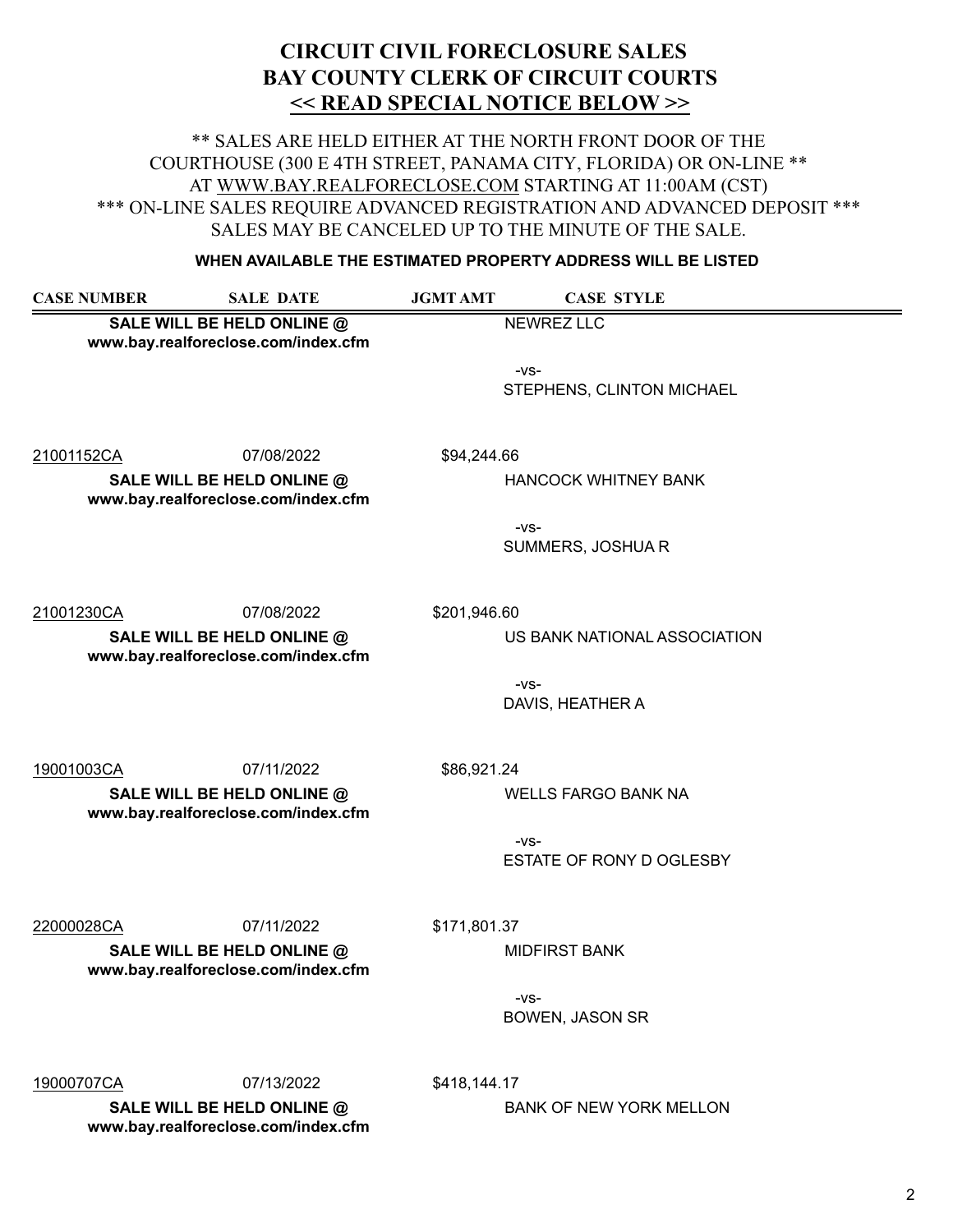\*\* SALES ARE HELD EITHER AT THE NORTH FRONT DOOR OF THE COURTHOUSE (300 E 4TH STREET, PANAMA CITY, FLORIDA) OR ON-LINE \*\* AT WWW.BAY.REALFORECLOSE.COM STARTING AT 11:00AM (CST) \*\*\* ON-LINE SALES REQUIRE ADVANCED REGISTRATION AND ADVANCED DEPOSIT \*\*\* SALES MAY BE CANCELED UP TO THE MINUTE OF THE SALE.

#### **WHEN AVAILABLE THE ESTIMATED PROPERTY ADDRESS WILL BE LISTED**

| <b>CASE NUMBER</b>                                                | <b>SALE DATE</b>                                                  | <b>JGMT AMT</b> | <b>CASE STYLE</b>                        |
|-------------------------------------------------------------------|-------------------------------------------------------------------|-----------------|------------------------------------------|
| <b>ORDER</b>                                                      |                                                                   |                 | $-VS-$                                   |
| <b>CANCELLING SALE</b>                                            |                                                                   |                 | VELEZ, FRANK O                           |
|                                                                   |                                                                   |                 |                                          |
| 21001222CA                                                        | 07/13/2022                                                        | \$19,700.12     |                                          |
| SALE WILL BE HELD ONLINE @<br>www.bay.realforeclose.com/index.cfm |                                                                   |                 | BAY COUNTY BOARD OF COUNTY COMMISSIONERS |
|                                                                   |                                                                   |                 | $-VS-$<br>HARMON, MAYA LASHA             |
| 19004340CA                                                        | 07/20/2022                                                        | \$100,800.04    |                                          |
| SALE WILL BE HELD ONLINE @<br>www.bay.realforeclose.com/index.cfm |                                                                   |                 | <b>BANK OF AMERICA NA</b>                |
|                                                                   |                                                                   |                 | $-VS-$<br>TAYLOR, JORDAN AMARA           |
| 19000787CA                                                        | 07/21/2022                                                        | \$236,337.09    |                                          |
|                                                                   | SALE WILL BE HELD ONLINE @<br>www.bay.realforeclose.com/index.cfm |                 | <b>BANK OF NEW YORK MELLON</b>           |
| <b>ORDER RESETTING</b><br><b>SALE</b>                             |                                                                   |                 | $-VS-$                                   |
|                                                                   |                                                                   |                 | PITTMAN, JOSHUA N                        |
| 19000289CA                                                        | 07/22/2022                                                        | \$124,872.92    |                                          |
| SALE WILL BE HELD ONLINE @<br>www.bay.realforeclose.com/index.cfm |                                                                   |                 | WYNDHAM VACATION RESORTS INC             |
|                                                                   |                                                                   |                 | $-VS-$<br><b>WRIGHT, ADOLPHUS M</b>      |
| 19001901CA                                                        | 07/22/2022                                                        | \$382,152.74    |                                          |
|                                                                   | SALE WILL BE HELD ONLINE @<br>www.bay.realforeclose.com/index.cfm |                 | RIDLEY, JOHN                             |

-vs-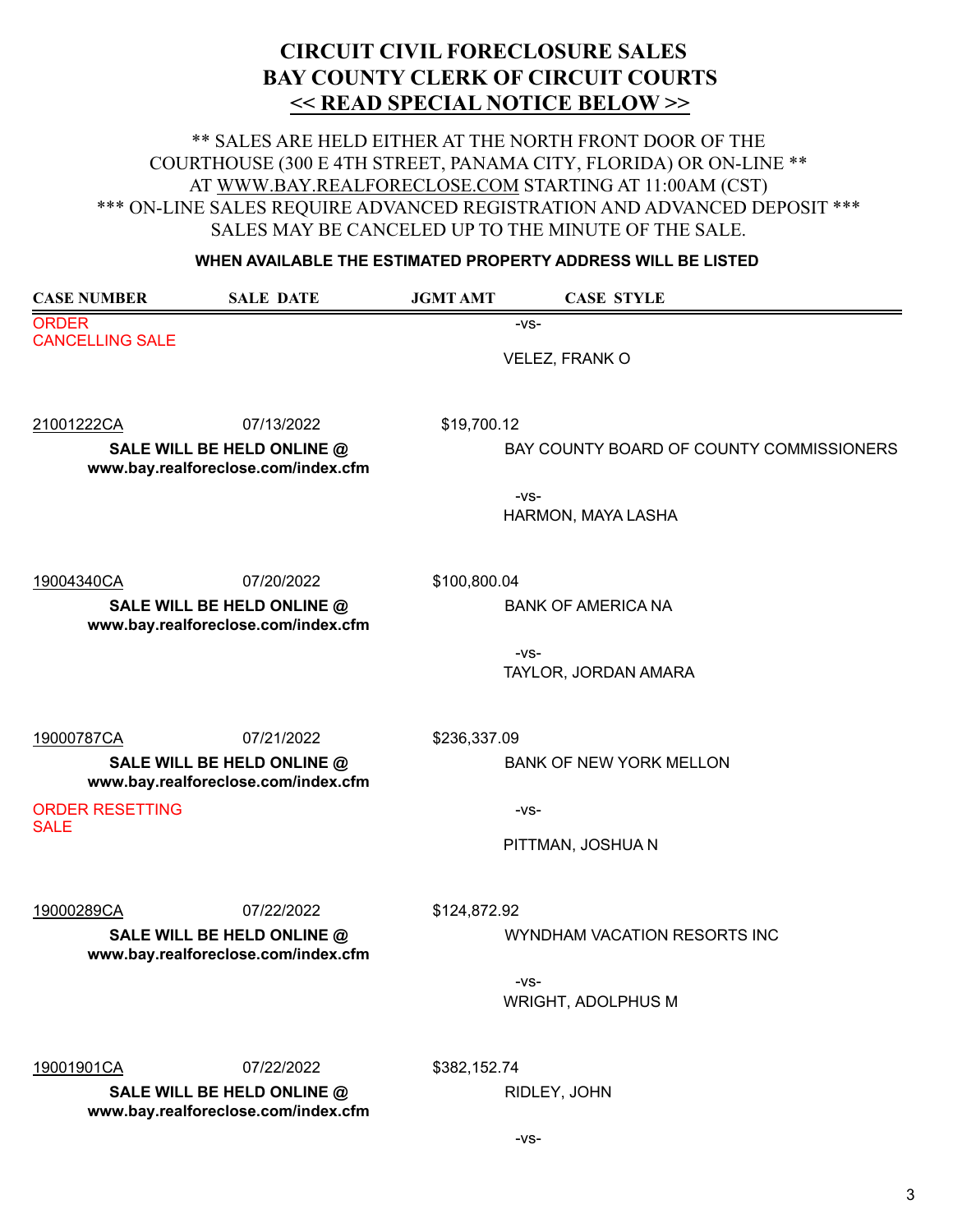\*\* SALES ARE HELD EITHER AT THE NORTH FRONT DOOR OF THE COURTHOUSE (300 E 4TH STREET, PANAMA CITY, FLORIDA) OR ON-LINE \*\* AT WWW.BAY.REALFORECLOSE.COM STARTING AT 11:00AM (CST) \*\*\* ON-LINE SALES REQUIRE ADVANCED REGISTRATION AND ADVANCED DEPOSIT \*\*\* SALES MAY BE CANCELED UP TO THE MINUTE OF THE SALE.

#### **WHEN AVAILABLE THE ESTIMATED PROPERTY ADDRESS WILL BE LISTED**

| <b>CASE NUMBER</b>                                                | <b>SALE DATE</b> | <b>JGMT AMT</b> | <b>CASE STYLE</b>                                                        |
|-------------------------------------------------------------------|------------------|-----------------|--------------------------------------------------------------------------|
|                                                                   |                  |                 | TYEE, JAIVEER O                                                          |
| 20000479CA                                                        | 07/22/2022       | \$228,113.38    |                                                                          |
| SALE WILL BE HELD ONLINE @<br>www.bay.realforeclose.com/index.cfm |                  |                 | CARDINAL FINANCIAL COMPANY LIMITED PARTNERSHIF                           |
|                                                                   |                  |                 | $-VS-$<br><b>ESTATE OF THOMAS MANN</b>                                   |
| 19003087CA                                                        | 07/27/2022       | \$177,716.85    |                                                                          |
| SALE WILL BE HELD ONLINE @<br>www.bay.realforeclose.com/index.cfm |                  |                 | UNITED STATES OF AMERICA DEPARTMENT OF<br>AGRICLII THRE RHAL DEVELOPMENT |
|                                                                   |                  |                 | $-VS-$<br>JACKSON, JANICE C                                              |
| 22000099CA                                                        | 07/29/2022       | \$104,502.84    |                                                                          |
| SALE WILL BE HELD ONLINE @<br>www.bay.realforeclose.com/index.cfm |                  |                 | 21ST MORTGAGE CORPORATION                                                |
|                                                                   |                  |                 | $-VS-$<br>CAUSEY, JENIFER LEIGH                                          |
| 21000524CA                                                        | 08/10/2022       | \$529,466.74    |                                                                          |
| SALE WILL BE HELD ONLINE @<br>www.bay.realforeclose.com/index.cfm |                  |                 | BANK OF NEW YORK MELLON TRUST COMPANY, N.A. A!<br>TRII                   |
|                                                                   |                  |                 | $-VS-$<br>KINSEY, SHARON                                                 |
| 21000044CA                                                        | 08/22/2022       | \$237,500.08    |                                                                          |
| SALE WILL BE HELD ONLINE @<br>www.bay.realforeclose.com/index.cfm |                  |                 | US BANK NATIONAL ASSOCIATION                                             |
|                                                                   |                  |                 | $-VS-$                                                                   |

TRENCH, PATRICK W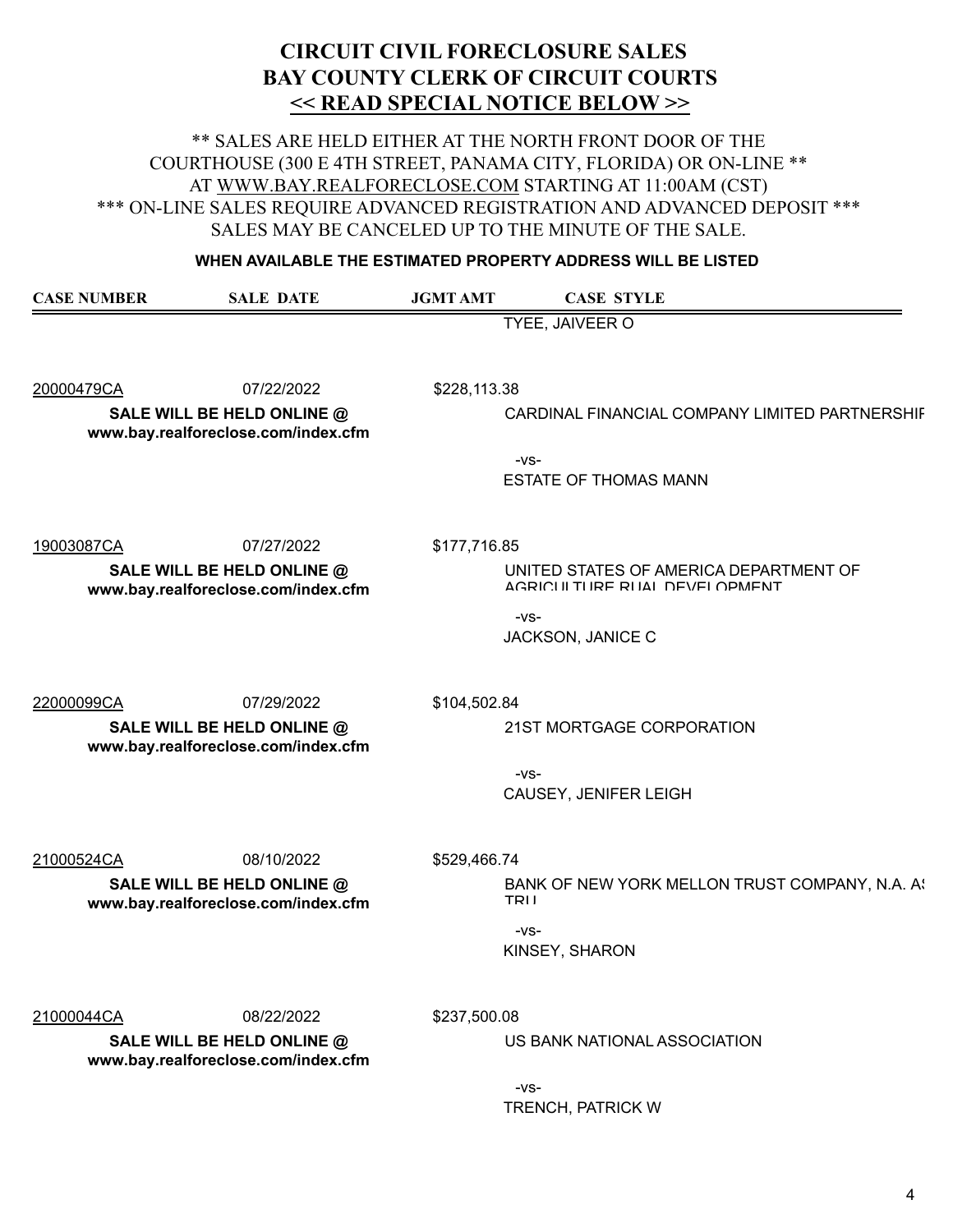\*\* SALES ARE HELD EITHER AT THE NORTH FRONT DOOR OF THE COURTHOUSE (300 E 4TH STREET, PANAMA CITY, FLORIDA) OR ON-LINE \*\* AT WWW.BAY.REALFORECLOSE.COM STARTING AT 11:00AM (CST) \*\*\* ON-LINE SALES REQUIRE ADVANCED REGISTRATION AND ADVANCED DEPOSIT \*\*\* SALES MAY BE CANCELED UP TO THE MINUTE OF THE SALE.

#### **WHEN AVAILABLE THE ESTIMATED PROPERTY ADDRESS WILL BE LISTED**

| <b>CASE NUMBER</b>                                                                            | <b>SALE DATE</b> | <b>JGMT AMT</b> | <b>CASE STYLE</b>                             |
|-----------------------------------------------------------------------------------------------|------------------|-----------------|-----------------------------------------------|
| 19003029CA<br>09/07/2022<br>SALE WILL BE HELD ONLINE @<br>www.bay.realforeclose.com/index.cfm |                  | \$211,834.51    | WILMINGTON SAVINGS FUND SOCIETY FSB<br>$-VS-$ |
|                                                                                               |                  |                 | KELLY, REGINA MACHELLE                        |
| 21001023CA                                                                                    | 09/15/2022       | \$422,798.41    |                                               |
| SALE WILL BE HELD ONLINE @<br>www.bay.realforeclose.com/index.cfm                             |                  |                 | SCHONBRUN, HARVEY A                           |
|                                                                                               |                  |                 | $-VS-$<br><b>STARCORP LLC</b>                 |
| 19000922CA                                                                                    | 09/21/2022       | \$500,938.76    |                                               |
| SALE WILL BE HELD ONLINE @<br>www.bay.realforeclose.com/index.cfm                             |                  |                 | <b>BANK OF NEW YORK MELLON</b>                |
|                                                                                               |                  |                 | $-VS-$<br>ROJAS, FANY                         |
| 18000326CA                                                                                    | 09/22/2022       | \$173,004.98    |                                               |
| SALE WILL BE HELD ONLINE @<br>www.bay.realforeclose.com/index.cfm                             |                  |                 | PHH MORTGAGE CORPORATION                      |
|                                                                                               |                  |                 | $-VS-$<br>LISTER, JENNIFER MICHELLE           |
| 21000320CA                                                                                    | 10/03/2022       | \$38,256.69     |                                               |
| SALE WILL BE HELD ONLINE @<br>www.bay.realforeclose.com/index.cfm                             |                  |                 | MEEKS CONSTRUCTION INC                        |
|                                                                                               |                  |                 | $-VS-$<br>DUNKLIN, RAY                        |

20000135CA 10/31/2022 \$103,325.48